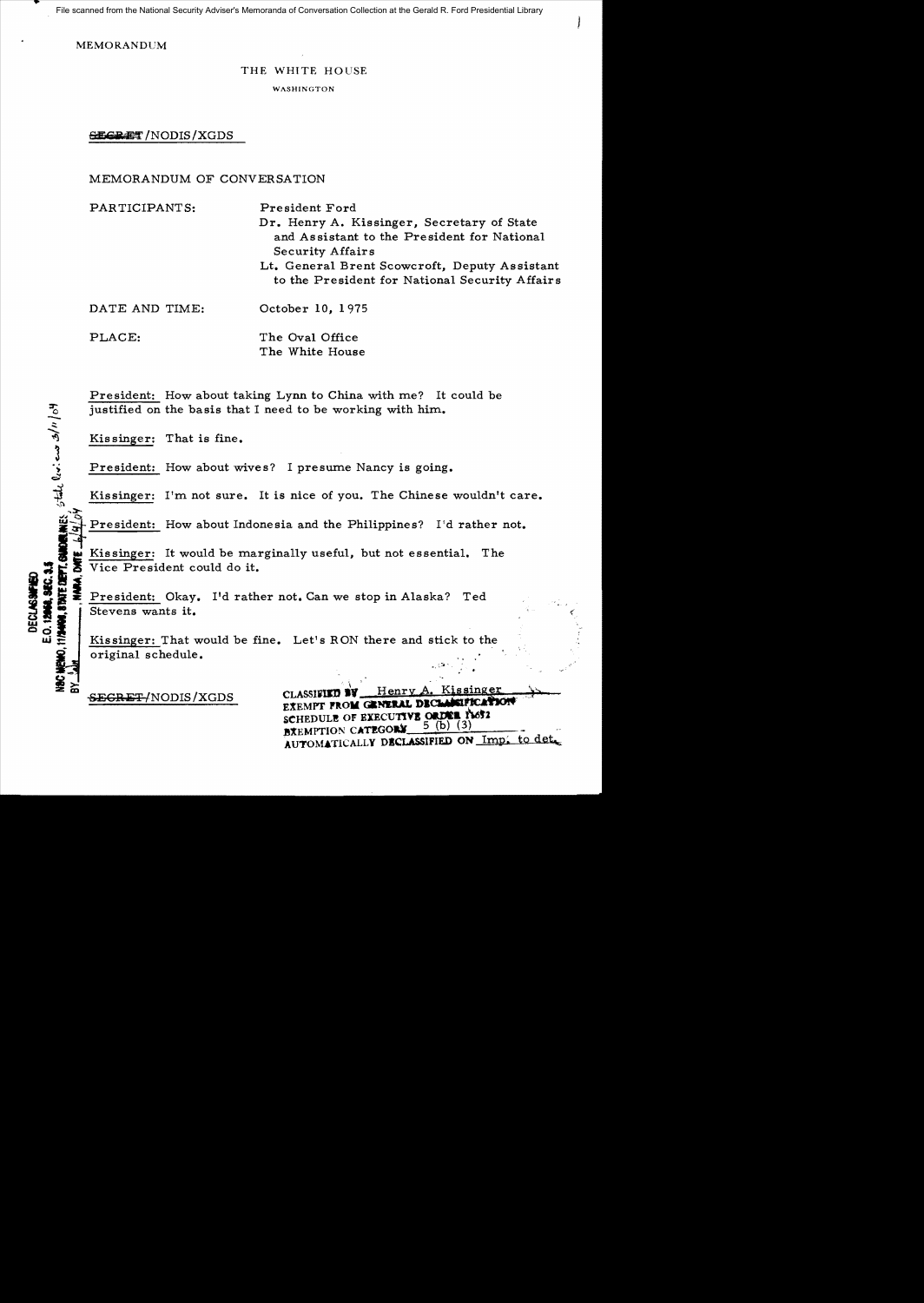On the grain deal **--** it has not been billiantly handled. We could have him [Robinson] initial and sign the letter of intent, in which case we'd probably never get a price deal. Or we could have Robinson go to the prepcon, and then return to Moscow Thursday and initial and sign the letter of intent. If you don't have to have it, it might be marginally better to go back Thursday.

President: We are under a lot of pressure..

Kissinger: Butz thinks he can manage with announcing the Polish deal.

Scowcroft: The longer it drags out the more it will look like a fight in which we caved.

President: Let's have Robinson initial and sign the letter of intent by Sunday.

Kis singer: Okay. I will check once more before the final decision.

On Antunes. He is far left by ordinary standarss, but he is probably the best we have. We have approved an increase in aid to \$55 million, which makes a total of \$85 -- a big increase. It looks to me like the Communists have decided to make a stand and we could end up with a civil war..

[General Scowcroft left for a moment. ]

There is a bill to make the Treasury a member of the NSC. I think it should be left up to you.

President: No.

Kissinger: You should show Antunes we are behind him..

On King Olav, they are in a dispute with the Soviets about Sualbard. Can he talk politics?

Scowcroft: He's not restricted like the Japanese Emperor, but he can't talk with authority.

**SEep** E~!SENSITIVE/XGDS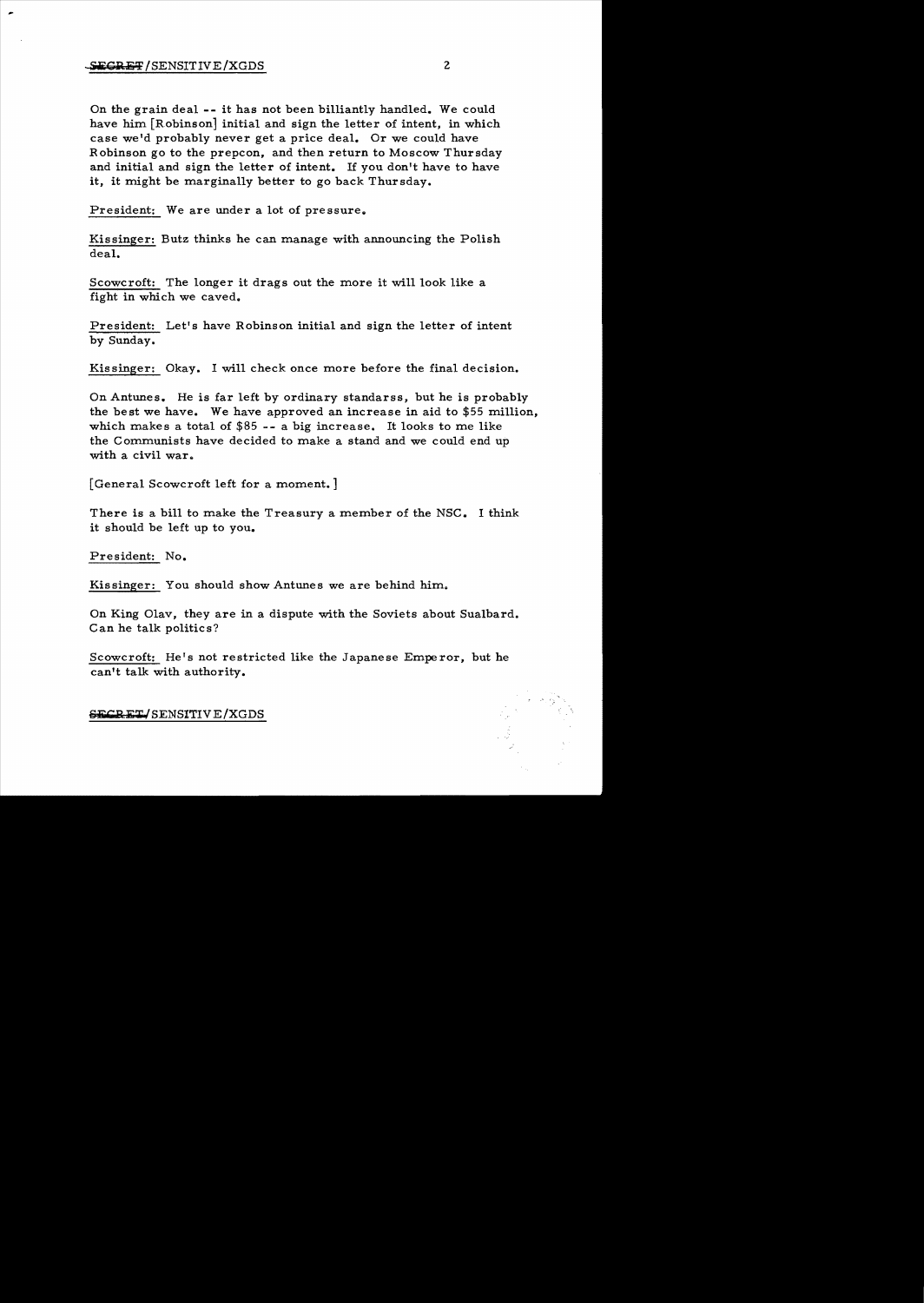$P/R$  100 T 75

P. Hans about Taking hymn to Chrise as/me. It would be K That is fine. P Hannahmt wines? If you are Marry is going.<br>R I bout sur It wie jagon. Chris combilent carl l'Hom about doucloussie el holyponte. Il catter not.<br>R It emergenisse reseport, but not essential. Vl concellant. P et d'et rather not lan au stop in Alaska Tid stemens wants it. R That and be fine beto ROM in those and stick & escapinal Shedule. On grown deal \_ wit tien bullionth hould. se could have the metrid + sign letter of contruit in which case and por mon get a price deal. Or and could live to Robinson Ep to Purg car, return to huseon Thurs + Lustin & sign letter frontend. Gyon don't have to how it it in jour in marginally button to dea po back Thme. P Weak moder a lot of presence R Butz thinks be can monage w/amming c Point deal. S Tre larges it change and the more it will look Inthat by Sunday. K OK. I will clack oure more depou final E.O. 12058, SEC. 3.5

NSC MEMO, 11/24108, STATE DETT. CONDELINES, State be v. en 3/11/04<br>BY Publ